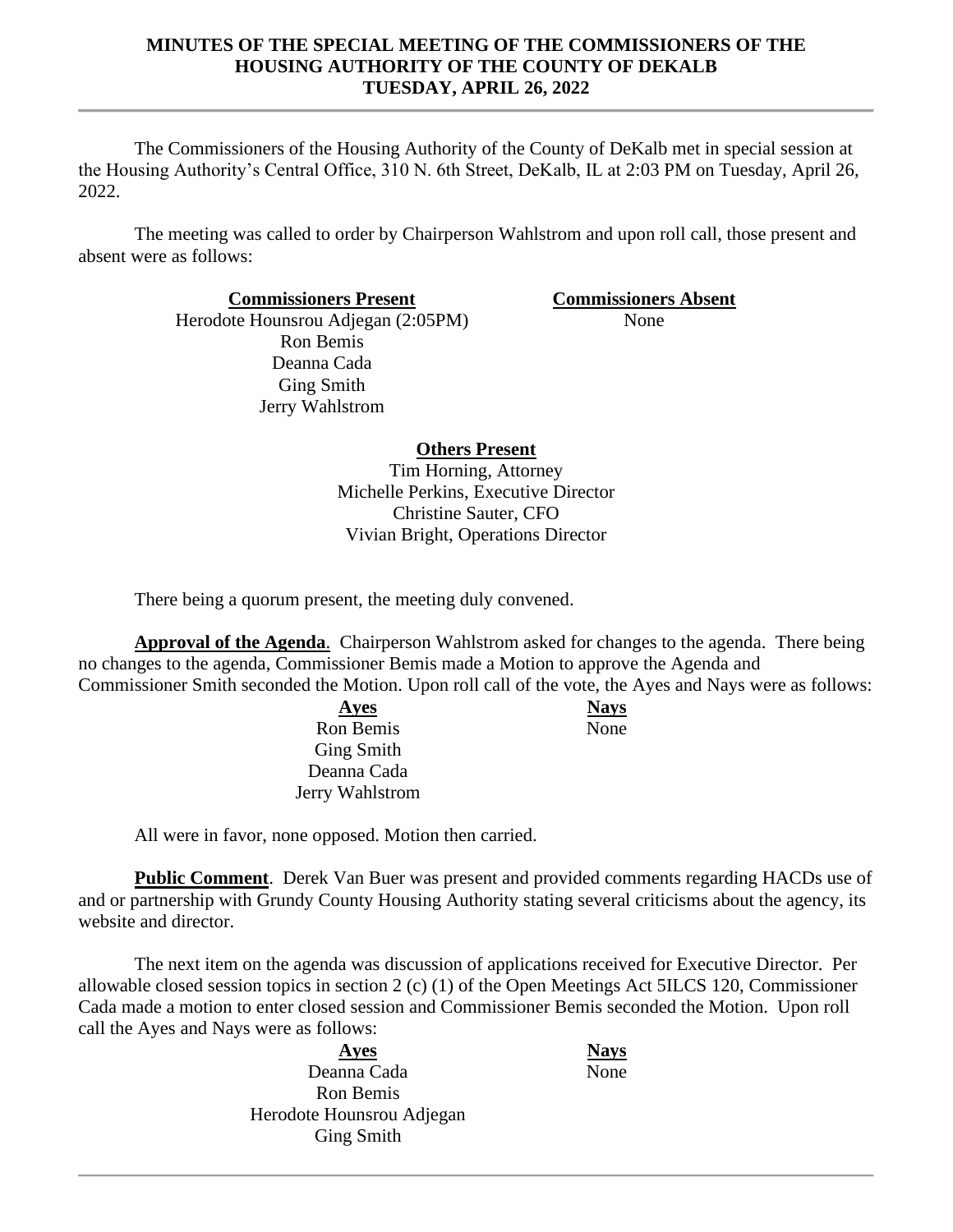## **MINUTES OF THE SPECIAL MEETING OF THE COMMISSIONERS OF THE HOUSING AUTHORITY OF THE COUNTY OF DEKALB TUESDAY, APRIL 26, 2022**

Jerry Wahlstrom

All were in favor, none opposed. Motion then carried and closed session began at approximately 2:15 PM, exact time not captured.

Closed Session discussion ensued.

Commissioner Cada made a motion to exit closed session and Commissioner Smith seconded the Motion. Upon roll call the Ayes and Nays were as follows:

> **Ayes Nays** Deanna Cada Ging Smith Herodote Hounsrou Adjegan Ron Bemis Jerry Wahlstrom

All were in favor, none opposed. Motion then carried and closed session ended and a return to regular session commencing at 3:25 PM.

**Business.** Commissioners discussed the next steps in the process of hiring a new Executive Director which includes contacting the agreed upon candidates, seeking additional information and arranging for interviews. Commissioners provided suggested interview dates and dependent upon candidate availability interviews and corresponding meeting agenda will be arranged per OMA.

**Adjournment**. There being no further business to come before the Commissioners, Chairperson Wahlstrom asked for a Motion to adjourn the regular meeting. Commissioner Bemis made a motion to adjourn. Commissioner Cada seconded the Motion. The Ayes and Nays were as follows:

> **Ayes Nays** Ron Bemis Deanna Cada Ging Smith Jerry Wahlstrom

None

None

Herodote Hounsrou Adjegan (unavailable)

All were in favor, none opposed. Motion then carried.

The meeting was adjourned at 3:58 PM until such time as a special meeting is scheduled or the regular meeting scheduled to take place, in person on Tuesday, May 17, 2022, at 2:30 PM at 310 N. 6<sup>th</sup> Street, DeKalb IL 60115.

\_\_\_\_\_\_\_\_\_\_\_\_\_\_\_\_\_\_\_\_\_\_\_\_\_\_\_\_\_\_\_\_\_

(SEAL)

**CHAIRMAN** 

ATTEST:

\_\_\_\_\_\_\_\_\_\_\_\_\_\_\_\_\_\_\_\_\_\_\_\_\_\_\_\_\_\_\_ SECRETARY-TREASURER